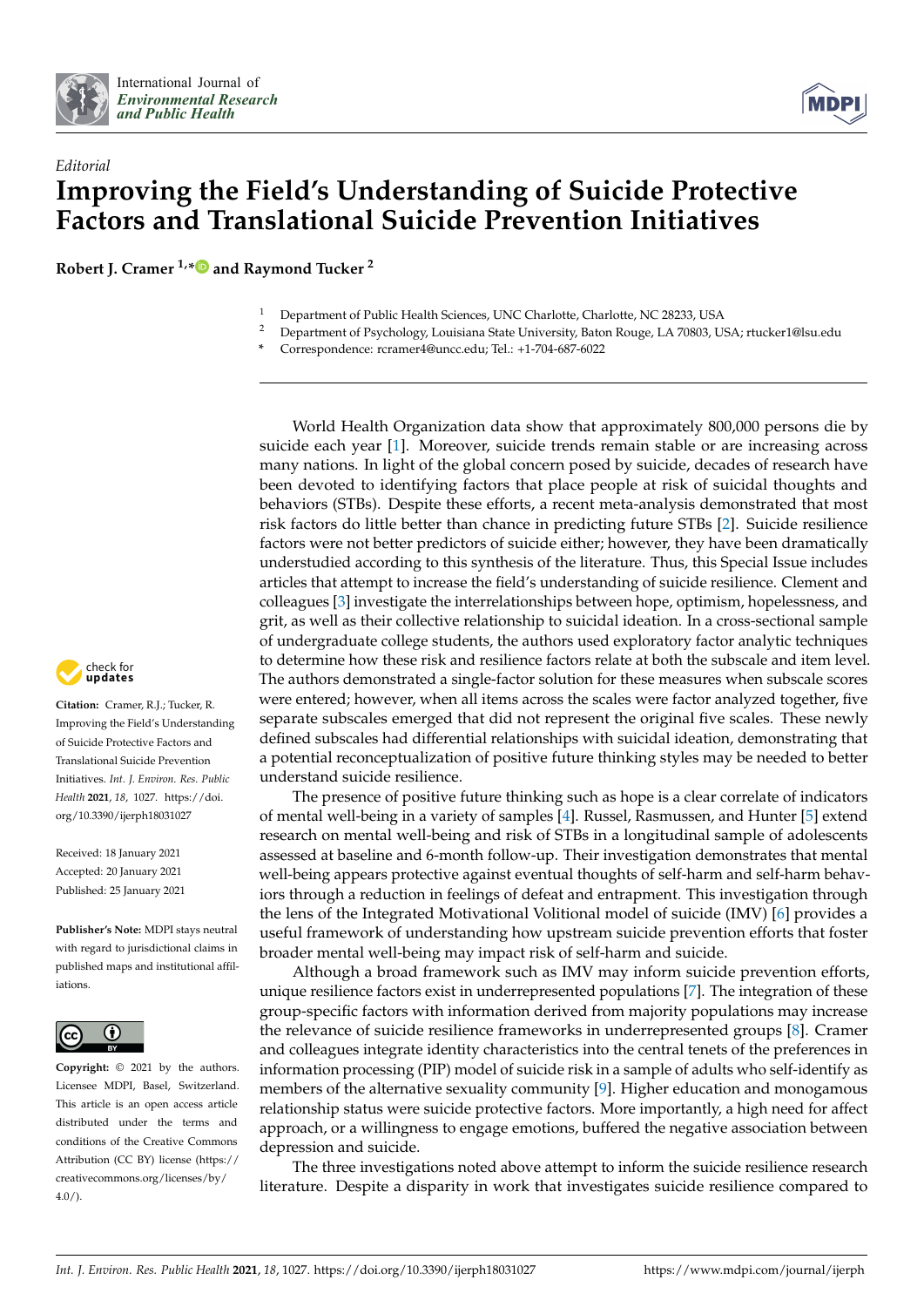suicide risk [\[10\]](#page-2-3), research demonstrates some progress in the creation of several evidencebased, suicide-specific interventions such as Dialectical Behaviour Therapy (DBT) [\[11\]](#page-2-4), Brief Cognitive Behavioral Therapy (BCBT) [\[12\]](#page-2-5), and the Collaborative Assessment and Management of Suicide (CAMS) [\[13\]](#page-2-6). The promising evidence of these interventions in reducing STBs is met with a paucity of research regarding the actual use of suicide-specific care in the community. Moscardini and colleagues [\[14\]](#page-2-7) investigate the extent to which behavioral health providers routinely use suicide safety planning [\[15\]](#page-2-8) in their everyday practice. The investigation reveals a high level of comfort and the regular use of the intervention, but an overarching desire for continued training in suicide safety planning. Similarly, the investigation shows that the frequency of utilization of the intervention varies across providers and is related to providers' personal history of experiencing STBs but not professional exposure to patient suicide. This research indicates that, although suicide safety planning may be a vitally important skill in any behavioral health provider's preverbal toolbox, the successful implementation of this intervention is not a given and continued education in the intervention may be needed for successful regular utilization.

Finally, suicide-specific care such as suicide safety planning is not always needed in treating patients presenting for mental health concerns. Thus, although suicide prediction appears to be a difficult pursuit [\[16\]](#page-2-9), suicide risk identification is a necessary step to determine the level of suicide-specific care that may be warranted. Cohen and colleagues [\[17\]](#page-2-10) conducted a feasibility investigation of whether machine learning techniques with natural language processing of adolescent discussions with their therapists may improve suicide risk assessment practices. The investigation demonstrated that this practice focused on augmenting standardized clinical risk assessment efforts may provide important information for assessing risk of STBs and thus the cueing of suicide-specific care practices.

In summary, this Special Issue of the *International Journal of Environmental Research and Public Health* details new investigations into factors that relate to suicide resilience in samples of adolescents and adults. This research indicates a need for the further refinement of our knowledge of how positive thinking styles relate to each other and thus suicide resilience, the need for upstream suicide prevention efforts that target not only risk of STBs but broader mental well-being, and the utility of incorporating identity considerations into theoretical frameworks of suicide risk and resilience. This research could inform the refinement and creation of suicide-specific interventions. This work, however, should be aware of important implementation considerations identified by providers using suicide safety planning. It is possible for behavioral healthcare providers to feel confident in their utilization of these interventions but demonstrate varying indicators of using these practices with fidelity. Finally, suicide risk assessment is needed to identify the level of suicide-specific care a patient may need. The use of natural language processing and machine learning techniques may enhance the identification of the level of care needed.

**Conflicts of Interest:** The authors declare no conflict of interest.

## **References**

- <span id="page-1-0"></span>1. Värnik, P. Suicide in the world. *Int. J. Environ. Res. Public Health* **2012**, *9*, 760–771. [\[CrossRef\]](http://doi.org/10.3390/ijerph9030760) [\[PubMed\]](http://www.ncbi.nlm.nih.gov/pubmed/22690161)
- <span id="page-1-1"></span>2. Franklin, J.C.; Ribeiro, J.D.; Fox, K.R.; Bentley, K.H.; Kleiman, E.M.; Huang, X.; Musacchio, K.M.; Jaroszewski, A.C.; Chang, B.P.; Nock, M.K. Risk factors for suicidal thoughts and behaviors: A meta-analysis of 50 years of research. *Psychol. Bull.* **2017**, *143*, 187–232. [\[CrossRef\]](http://doi.org/10.1037/bul0000084) [\[PubMed\]](http://www.ncbi.nlm.nih.gov/pubmed/27841450)
- <span id="page-1-2"></span>3. Clement, D.N.; Wingate, L.R.; Cole, A.B.; O'Keefe, V.M.; Hollingsworth, D.W.; Davidson, C.L.; Hirsch, J.K. The common factors of grit, hope, and optimism differentially influence suicide resilience. *Int. J. Environ. Res. Public Health* **2020**, *17*, 9588. [\[CrossRef\]](http://doi.org/10.3390/ijerph17249588) [\[PubMed\]](http://www.ncbi.nlm.nih.gov/pubmed/33371423)
- <span id="page-1-3"></span>4. Lee, J.Y.; Gallagher, M.W. Hope and well-being. In *The Oxford Handbook of Hope*; Oxford University Press: Oxford, UK, 2018; pp. 287–298.
- <span id="page-1-4"></span>5. Russell, K.; Rasmussen, S.; Hunter, S.C. Does mental well-being protect against self-harm thoughts and behaviors during adolescence? A six-month prospective investigation. *Int. J. Environ. Res. Public Health* **2020**, *17*, 6771. [\[CrossRef\]](http://doi.org/10.3390/ijerph17186771) [\[PubMed\]](http://www.ncbi.nlm.nih.gov/pubmed/32957474)
- <span id="page-1-5"></span>6. O'Connor, R.C.; Kirtley, O.J. The integrated motivational–volitional model of suicidal behaviour. *Phil. Trans. R. Soc. B Biol. Sci.* **2018**, *373*, 20170268. [\[CrossRef\]](http://doi.org/10.1098/rstb.2017.0268) [\[PubMed\]](http://www.ncbi.nlm.nih.gov/pubmed/30012735)